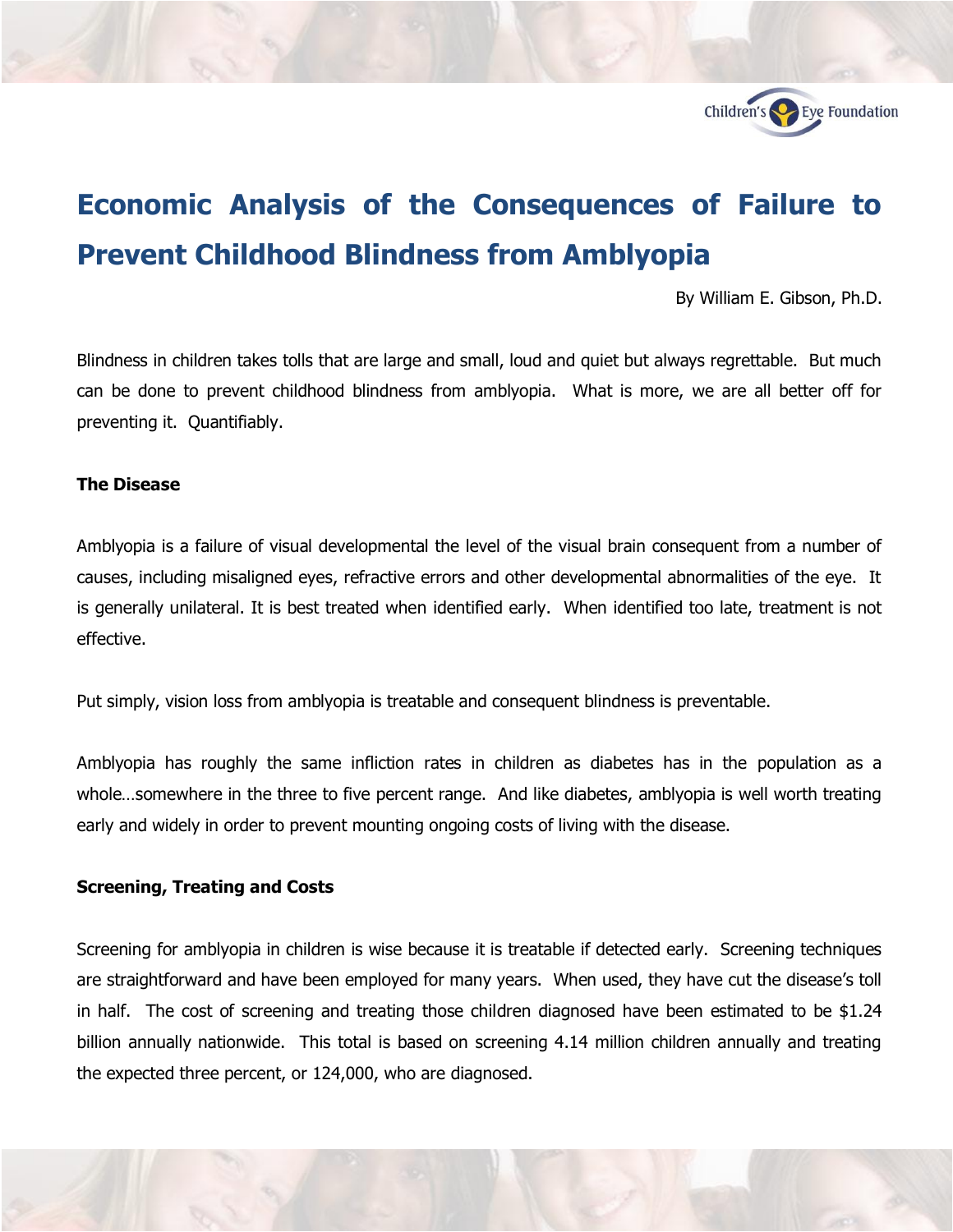

The cost of not treating amblyopia is the cost of dealing with the resulting vision impairment in an afflicted group of children and aging impaired persons. There are two general types of costs for dealing with the impacts of afflictions.

The first cost is the out-of-pocket cost of dealing with the medical and custodial needs of children who have impaired or failed vision. Examples of these are higher medical care and surgical costs, costs of building facilities to the needs of the visually impaired, costs of caregivers to assist in coping, etc. These costs are borne both by the individual and family and by society as a whole. These costs are very difficult to quantify but very real.

#### **Diminished Utility**

The second cost is the foregone cost of what could have been in the lives of these individuals but was not due to their impaired vision. The impaired persons who may have become renowned artists, pilots, astronauts, brain surgeons in the absence of preventable blindness are merely the examples of these costs. If vision impairment holds a child back later in life, by however a small margin, the overall costs multiply by the large number of children potentially involved.

In addition to these impediments, amblyopia patients suffer from the disease as a result of worry, fretting over what might have been, what should have been done, what will not happen as a result, etc. Clinicians report that patients with one good eye tend to worry about the loss of the normal eye and likely forgo some otherwise normal life activities as a result in order to protect that eye. And it turns out that this risk is not entirely imagined. The Rotterdam Study<sup>1</sup>, a population-based cohort of 5,220 subjects aged 55 years or over, including 192 persons with amblyopia (3.7 percent) concluded that amblyopia nearly doubles the lifetime risk of losing the use of the other eye. The toll from the loss of the second eye is enormous for this afflicted group.

Thus, in both physical and emotional dimensions, their utility from life is diminished. Drawing on the work of C. Beauchamp et al<sup>2</sup>, G. Beauchamp<sup>3</sup>, Cutler and Richardson<sup>4</sup>, Konig and Barry<sup>5</sup>, and Membreno, et al <sup>6</sup>., the estimated value of these personal costs and diminished utility is about \$10 billion annually.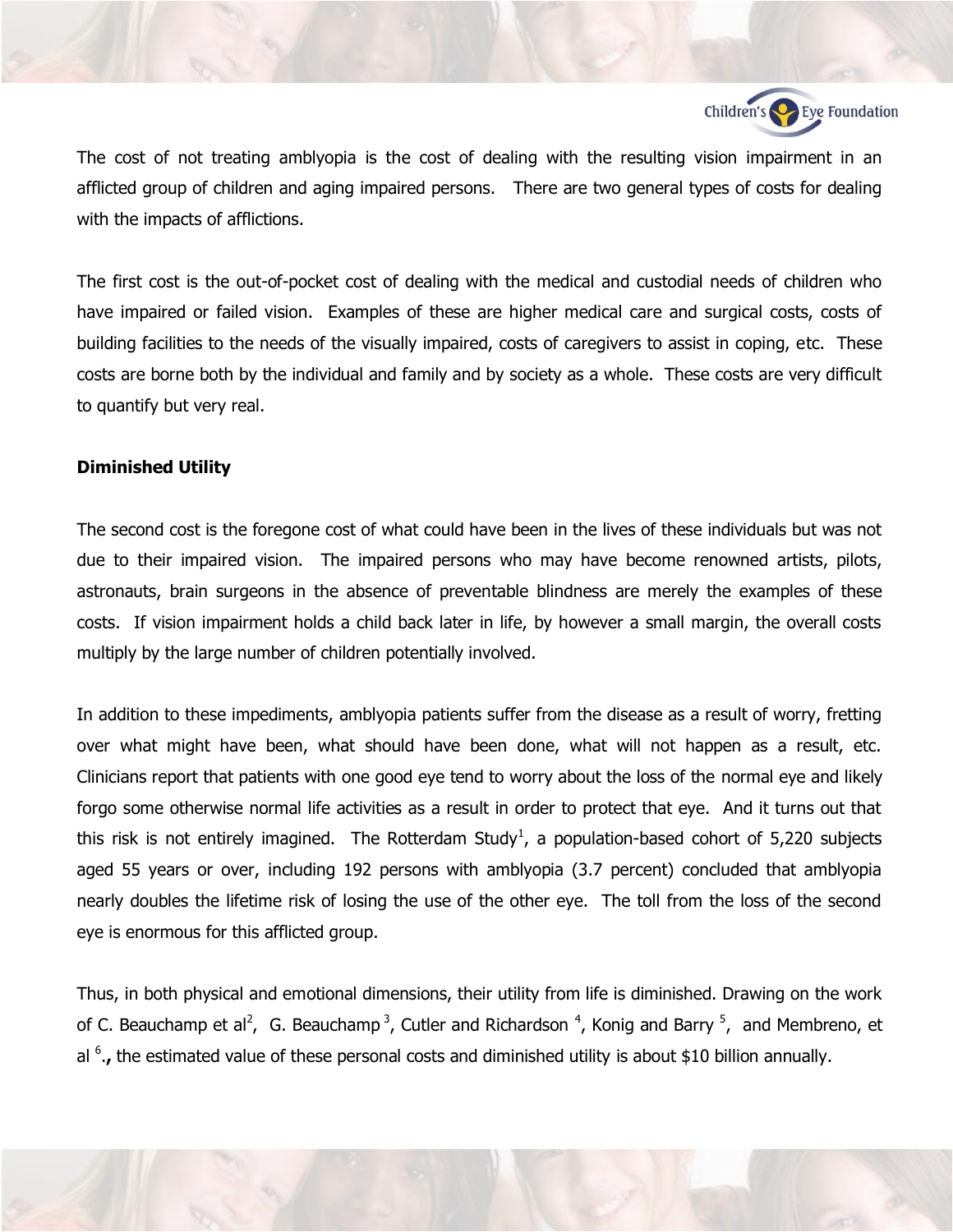

#### **U.S. Census Bureau Estimates of Vision Loss Costs**

Are there other measures of the economic toll of visual disabilities? The U.S. Census Bureau is perhaps the most comprehensive collector of data and information in America. It is by far the oldest. Census reports on some aspects of the costs of disabilities as part of its responsibilities under the American with Disabilities Act. The Bureau's most recent report, issued May 29, 2007, documents significant decrements to income as a result of disabilities. It indicated that median earnings for people with "nonsevere" disabilities is \$22,000 annually, versus \$25,000 for those with no disability, indicating a 12 percent reduction for these persons. For those with "severe" disabilities, annual earnings average \$12,800, or about half those of individuals without disabilities. These figures are for persons who are disabled but still able to work.

This same Census document states that 1.8 million Americans age 15 and older report "being unable to see." Being unable to see is classified as a severe disability, and it may well interfere with the ability of some persons to work at all. For the persons in this group who work, the total income loss as a result of being unable to see is \$23 billion annually. By definition, it is also a loss to the production of the economy as a whole. Since a person's income fuels spending, the multiplier effects of this large income decrement could sum to something approaching \$100 billion annually. And these estimates are likely on the low side because they assume that all those people who are unable to see are working. It seems likely that many are not, and for these the income decrement is \$25,000 each annually. This fact seems likely to raise the \$23 billion income loss figure by at least an additional \$5 billion annually.

# **Amblyopia Toll**

As noted above, most people with amblyopia retain normal use of one eye. These people would not be classified as severely disabled, but they lack the full abilities of persons without amblyopia. It seems reasonable to apply the nonsevere categorization to this group. Their average decrement to income would be in the range of \$3,000 annually. How large is this group? We estimate it to include approximately 4.5 million persons, (3% incidence times 300 million population [equals 9 million], times 50% successful treatment with current methods [effectiveness for current "investment"] = 4.5 million persons). Multiplying this number by the \$3,000 income reduction gives \$13.5 billion of impact from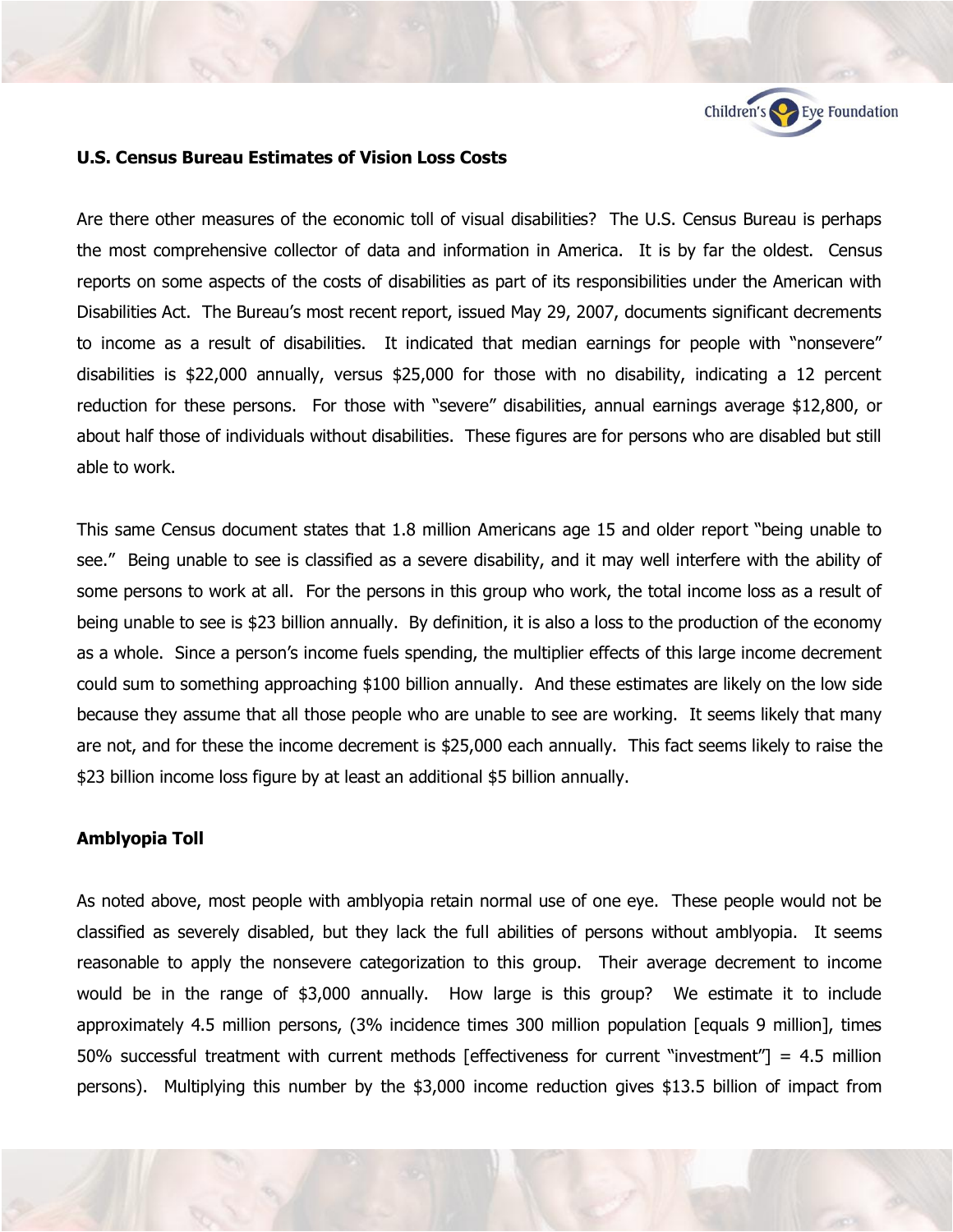

vision disabilities from amblyopia. When we add in utility costs from worry and related reduction in quality of life the direct sum of costs is approximately \$23 billion. This figure could approach \$100 billion when multiplier effects of reduced income on subsequent rounds of re-spending are added.

What about the future? The above are actual decrements to income due to the severe vision disabilities that already exist in the U.S. They give us a way to quantify the impact of vision loss on persons and on society.

# **A "Median" Child**

To put the costs in perspective, consider a "median" child with amblyopia. The life expectancy of this child is 77.7 years (according to the U.S. Census Bureau), and his likely working span is 47 years. A child without disabilities could expect to earn the median income level over these work years. That is presently \$25,000 annually, but this will grow in dollar terms over his lifetime with inflation and growth in productivity. Conversely, these future income streams need to be discounted back by an appropriate discount rate to put income flows in current dollars. We have used as a discount rate the rate of growth of median income to discount future income streams. In present value terms, then, each future year's income in today's dollars will be \$25,000. For the 47 working years of his life, he will earn a total of \$1,175,000 in today's dollars. If he has amblyopia, on average his earnings will be cut by 12 percent, or by \$141,000. This will happen for each child suffering from amblyopia. Multiplying the per lifetime decrement in earnings (\$141,000) by the annual estimated incidence of amblyopia (124,000) gives a total of \$17.5 billion of lifetime income loss for each year's cohort of children who develop amblyopia. If these children are screened and treated at a 50 percent expected effectiveness rate, the lifetime costs of amblyopia for a year's cohort will drop by \$8.75 billion. This results in a net economic benefit of \$7.5 billion and a ratio of benefits to the costs of the screening and treatment of seven-to-one.

### **Improved Screening and Treatment**

This favorable outcome assumes that technology and procedures remain as they are now. But it may be possible to increase detection effectiveness by more elaborate screening techniques, such as newer and automated technologies such as computer-assisted photorefraction. Suppose that additional screening